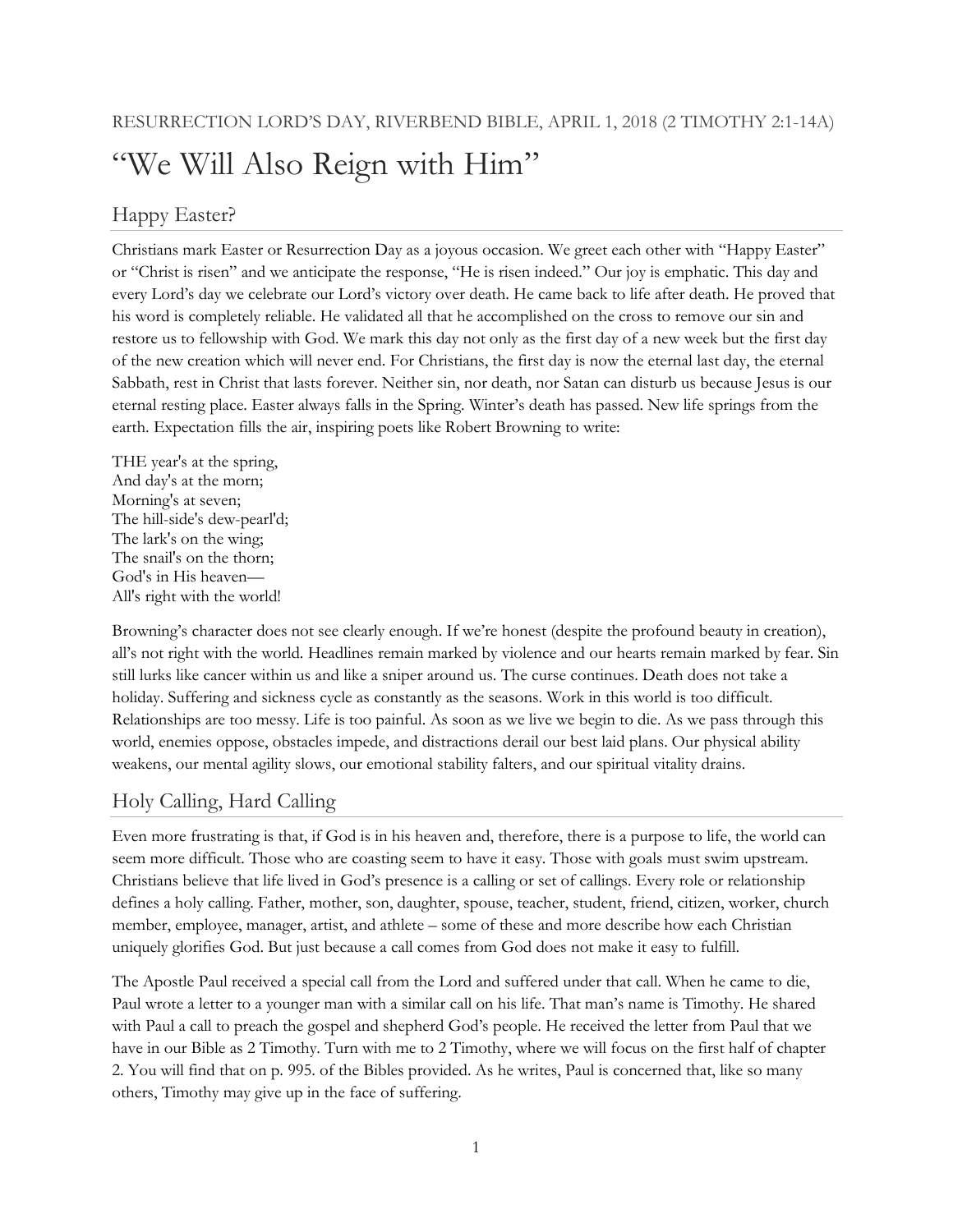Paul's purpose in this letter is to urge Timothy to endure to the end and to help Christians in his flock endure also. Enduring does not simply involve surviving until you run out the clock. It means pressing forward valiantly to the finish line – not giving up or going back. We live in a day in which many professing Christians, of various ages, have grown weary of the struggle. Like a ship in a storm, they throw their faith overboard thinking that it is too great a weight to survive the tempest. It will sink the ship. They may realize too late that what they threw away was the rudder necessary to steer the ship.

As we will see in a few moments, Paul is too invested in Timothy's life to let him make that mistake. He is unmistakably honest about how hard life is. But he assures Timothy that there are reasons for remaining faithful. There is strength to endure. That strength comes through what we celebrate today: Jesus Christ's victory over death in his resurrection. Follow as I read 2 Timothy 2:1-14a.

You then, my child, be strengthened by the grace that is in Christ Jesus, 2 and what you have heard from me in the presence of many witnesses entrust to faithful men, who will be able to teach others also. 3 Share in suffering as a good soldier of Christ Jesus. 4 No soldier gets entangled in civilian pursuits, since his aim is to please the one who enlisted him. 5 An athlete is not crowned unless he competes according to the rules. 6 It is the hard-working farmer who ought to have the first share of the crops. 7 Think over what I say, for the Lord will give you understanding in everything. 8 Remember Jesus Christ, risen from the dead, the offspring of David, as preached in my gospel, 9 for which I am suffering, bound with chains as a criminal. But the word of God is not bound! 10 Therefore I endure everything for the sake of the elect, that they also may obtain the salvation that is in Christ Jesus with eternal glory. 11 The saying is trustworthy, for: If we have died with him, we will also live with him; 12 if we endure, we will also reign with him; if we deny him, he also will deny us; 13 if we are faithless, he remains faithful— for he cannot deny himself. 14 Remind them of these things….

#### **Entrust Yourself to Christ**

Timothy, in himself, does not have what it takes to endure. If he is to fulfill his calling he must be strengthened by the grace that is in Christ Jesus (v. 1). This is a command. But it is a passive command. "Timothy entrust yourself to Jesus Christ so that, by his grace, he is your strength. Stop trying to find strength in yourself – in your youth, your abilities, your relationship with me, Paul. Rely only Jesus Christ." Where do you expect to find the strength to endure through life? Your health? It will fail. Your beauty? It will fade. Your physical strength? It will diminish. Your friends and family? They will disappoint you. Your cleverness? It will let you down. Your wealth? It will not give you what you really want. Jesus Christ alone is worthy of our trust. We do not offer him our strength but our weakness. He glorifies himself by giving grace (undeserved favor) to the helpless, those who admit their helplessness. Life is hard so that we will not try to live by our own resources.

#### **Entrust the Gospel to Others**

Yet relying on Jesus Christ does not mean doing nothing. In v. 2 there is an active command: entrust to faithful people. Our translation reads "men" but the word refers to human beings. Paul expects Timothy to serve by not merely teaching the gospel to others but entrusting it to them. They come to value it so much that they willingly and lovingly pass it on to others. Timothy's life is not about sharing good information, he is modeling and shepherding to hand down his greatest treasure to those in his care who inherit it. He loves them as family and cares for them as a good father. Paul entrusted the gospel to Timothy (see 1:13-14). Timothy must do the same.

Every Christian fulfills his or her call by entrusting others with the knowledge and skills and character necessary to glorify God through the gospel in a particular area of life. For example, if you are a Christian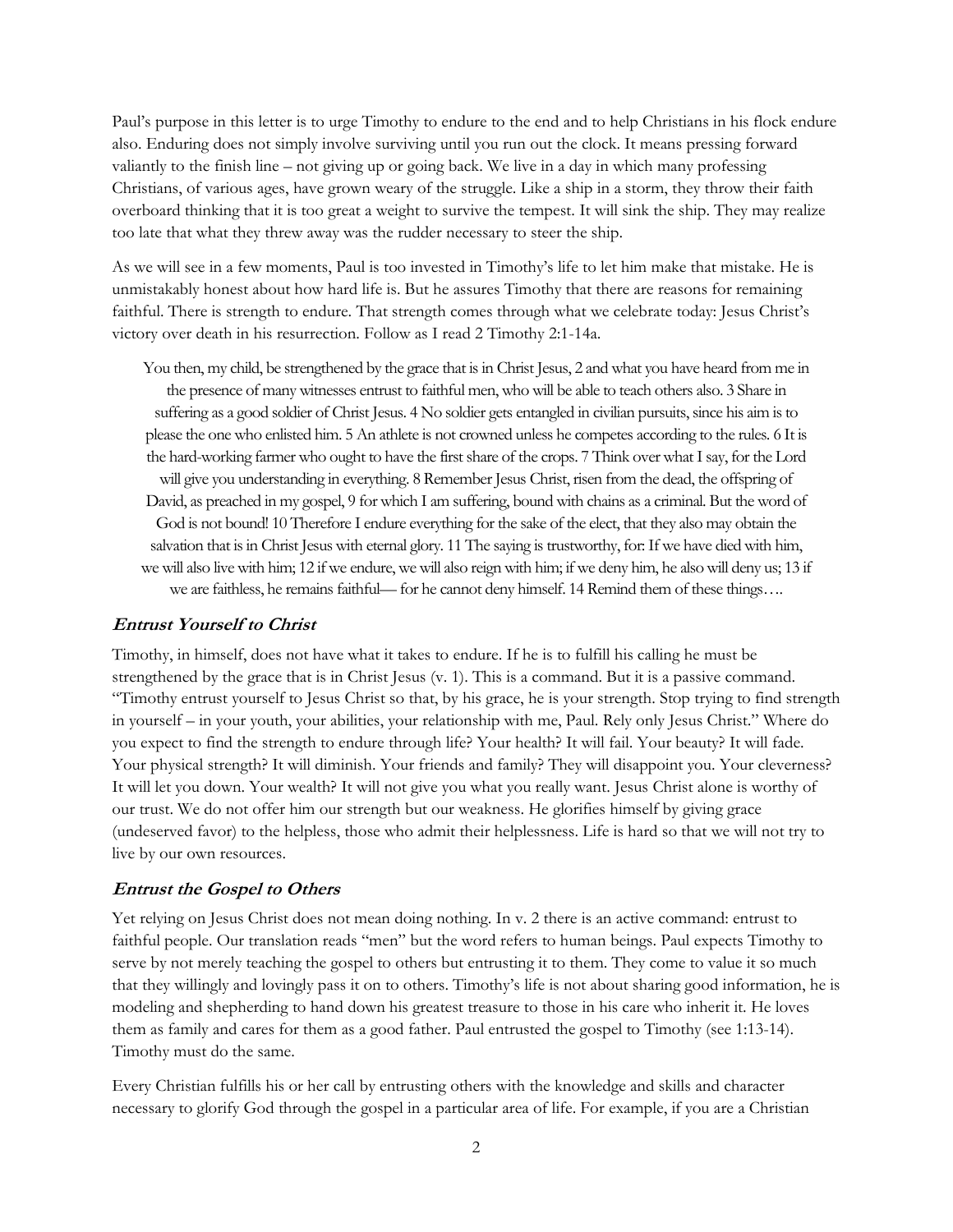teacher, your goal is that students come into a right relationship with the God by believing the gospel and then learn throughout life to the glory of God. You are entrusting the gospel through your work. If you are a mother, you are training your children to glorify God by first embracing the gospel and then applying it to all their responsibilities and relationships. Every believer is part of the chain of 2 Timothy 2:2.

## **Expect Suffering**

Such a calling will not be easy. V. 3 adds another command: Share in suffering. Your calling requires suffering. Expect it. You will have to fight like a soldier (vv. 3-4). Fight against distractions that keep you from pleasing Jesus Christ, the commander who enlisted you in this calling. You will have to run like a marathon athlete (v. 5). Later in Ch. 2 we learn that this will mean running away from temptations that will destroy righteousness, faith, love and peace (v. 22). You will have to work hard like a farmer (v. 6) – long hours and messy chores – and then trust that the Lord will bring the harvest.

As Paul challenges Timothy and all of us, he says (v. 7) that we should "think" (another command). Count the cost. Consider what this will mean. But know that the Lord Jesus Christ will guide you as you rely on him to fulfill your calling. He will give you understanding. He will make you strong to face the difficulties. Here is a good reminder for us. We want to know God's will. He wants to develop our minds so that we gain understanding. Parents should not do their son's or daughter's homework for them because the goal is not to get the right answer but to gain a better mind. When we face decisions, we want to know the right choice to make. God is far more concerned with maturing the one making the choice, you and me. Are you facing a decision? Use your mind and trust the Lord.

### **Endure by Remembering**

So, we know that we have a calling and we know that the calling will be difficult. How do we endure? Paul answers the question in vv. 8-13. And he begins with another command: Remember. Remember Jesus Christ (v. 8). He cannot mean "remember" in the sense of "call to mind" as if Timothy may have forgotten who Jesus is. Paul has already mentioned Jesus Christ eleven times in this letter. He's using "remember" as a synonym for "honor" or even "worship." We take the bread and cup of communion in remembrance of Jesus and his death (1 Corinthians 11:24-25). We honor him by eating and drinking. We worship him. That's what Paul commands Timothy. Honor Jesus Christ. Treasure him as so valuable that you entrust others to honor and worship him too. Paul's emphasis here and throughout the letter is to honor Jesus Christ as risen from the dead. You can endure through suffering if you worship the living Jesus Christ.

If you were here last week, you may recall that the theme of the message was to focus on Christ's glory in his death. So, which is it? Do we focus on Jesus' death most of the time and then conveniently switch for Easter? Is there a contradiction here? I say "No" for this reason. Timothy traveled with Paul enough to know that he talked about Jesus' death everywhere. He schooled Timothy in the gospel, the message that Jesus Christ died for our sins according to the Scriptures. No one could accuse Paul of neglecting Christ's crucifixion. But the crucifixion loses its effectiveness if Jesus is not alive. The sacrifice offered on the cross cannot be presented to God in the most holy place unless the high priest carries the blood there. If the high priest is dead, the offering is not acceptable to God. Sin and death have triumphed over God himself. Condemnation still rests on God's people. Jesus lied when he promised to come back to life. Jesus died in vain. But none of this is true. Jesus is alive. He is Jesus Christ, risen from the dead. It is not simply that he came back to life and then died again like Lazarus. He took back his own life never to die again. Paul's immediate concern is that Timothy, in the face of suffering, might forget to honor, worship and value Jesus in his resurrection. So, he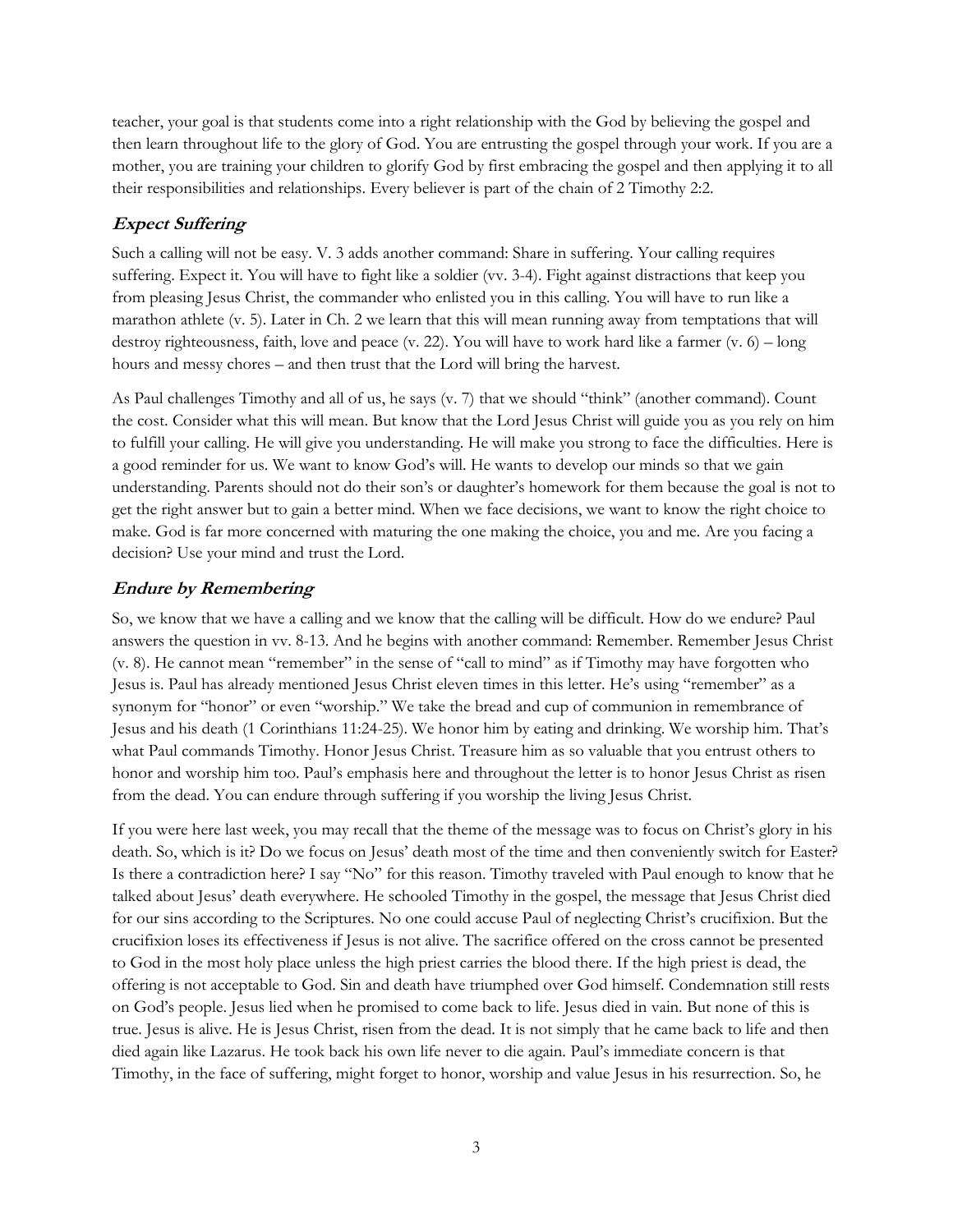reminds Timothy what the resurrection means. Remember the resurrection so that you will not give up or give in but keep trusting the grace that is in Christ Jesus. Remember that:

The Resurrection Means that Jesus Reigns Now and Forever

V. 8 declares that Jesus is David's offspring. Timothy knew the God's Old Testament promises that David (1000 years before Jesus) would have a faithful son to sit on his throne forever. This requires David having an endless line of descendants. Or, one of David's descendants must live forever. David left his throne when he died. His sons and grandsons failed to honor God. They died under God's discipline. Jesus, from David's family, had a legitimate claim to the throne. He lived a completely faithful life, unlike any of the others in his line. But Jesus had no children, no natural son. Jews are now scattered across the world. David's line has fizzled out. If Jesus is just another son of David sons who lived and died, then the ancient promise dies unfulfilled. Hopes for a coming kingdom are fantasy.

But Jesus rose from death and ascended, not to an earthly throne restricted to Jerusalem over a land in the middle east. He ascended to the throne of the universe with all authority in heaven and earth (Matthew 28:18). Paul encountered the risen Christ on the road to Damascus. In Acts 26 he described the light of Christ's glory as being brighter than the sun. He heard the voice of Jesus as king giving him the message that would turn people from Satan's kingdom to Christ's kingdom. This is the Jesus we worship this morning. This is the Jesus who reigns over the schemes of Scotland where Joe and Becca will see human beings come under his rule and form local churches as kingdom communities. This is the Jesus who reigns over Atchison and commissions us to represent him, living and proclaiming the gospel, calling our neighbors from eternal darkness into his marvelous light.

Christ's rule means that he has total control over the suffering of his people. V. 9 says that you can throw Paul into prison, but you cannot stop the gospel. The word of God is not bound. Paul has entrusted the gospel to so many. It continues to spread even as he is confined. His example of faithfulness through suffering is one means God is using to strengthen for faithfulness. The word of God is not bound. That word is a message of hope through the gospel. It is also a message of judgment. As David's Greater Son, Jesus will judge the whole world. Injustice will meet justice. Those who have inflicted suffering will suffer. Kingdoms that have opposed the gospel will crumble. Christians are waiting for Christ's kingdom to arrive in this enemy-occupied territory. One day this world will be restored. Pain and tears will be mere memories. But we are not waiting for Jesus to be crowned. He reigns now and forever because he is risen from the dead.

• The Resurrection Means that We Will Live and Reign with Jesus Forever

Vv. 11-13 comprise a poem or song circulating in the early church. Paul quotes it to affirm its central truth: Jesus Christ is alive. He will ensure that his suffering people are vindicated. Suffering is necessary but not permanent. Death is ahead, but it does not have the last word. The battle will rage but it will end. The race is long but there is a finish line. Farming is difficult, but the harvest will come. Yet, if Jesus is still dead, such promises are empty. Paul would be cruel to tell Timothy to share in suffering. For what? Paul is in prison with his wasted life about to end. If death is the last word for Jesus, then death is the last word for any who follow Jesus. Suffering is meaningless. But Paul assures Timothy that paradise has many thrones, enough for Christ's people to share in his eternal glory.

But who are Christ's people? Who can sing this hymn? V. 11 says that it is those who have died with Christ. They will live with him. This line of the song carries a double meaning. To die with Christ now is to believe that he died in your place. He died your death. Your sin and mine requires God's wrath so that God can